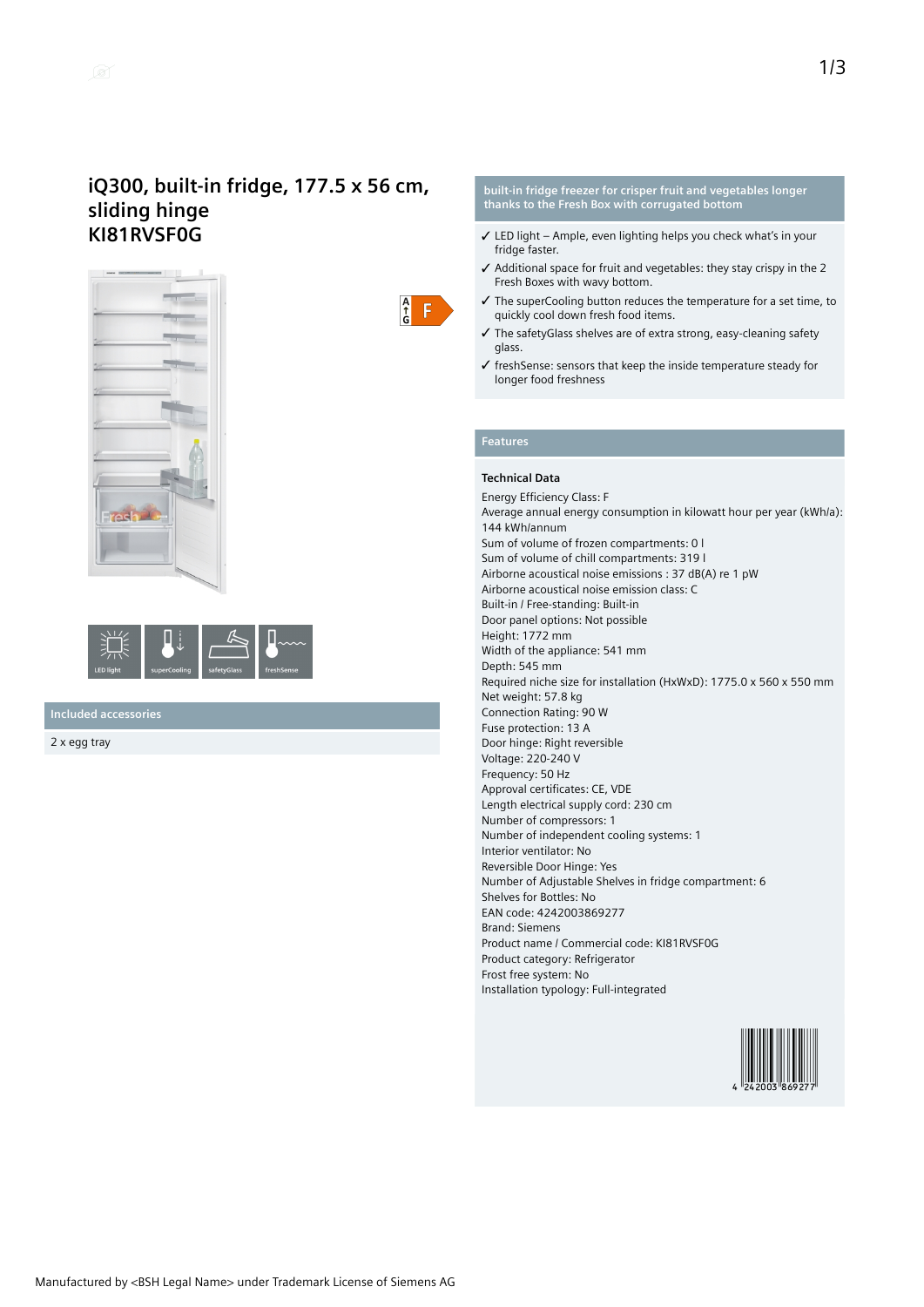# **iQ300, built-in fridge, 177.5 x 56 cm, sliding hinge KI81RVSF0G**

## **Features**

- KI81RVSF0G
- coolEfficiency
- easy Installation

### **Functions**

- Bright interior LED fridge light
- ●

## **Design features**

- Electronic control (LED chain)
- freshSense constant temperature by intelligent sensor technology
- Constant temperature control by intelligent sensor technology
- Automatic defrost in fridge section
- superCool function with automatic deactivation
- without

### **Design features**

- 7 safety glass shelves in fridge compartment of which 6 are height adjustable
- 6 door bins

#### **Freshness System**

- 2 vegetable/salad containers
- ●

#### **Dimension and installation**

- Dimensions: 177.2 cm H x 54.1 cm W x 54.5 cm D
- Niche Dimensions: 177.5 cm H x 56 cm W x 55 cm D

## **Key features - Fridge section**

- Right hinged door, door reversible
- Connection value 90 W
- 220 240 V

## **Key features - Feezer section**

● 3 x egg tray

### **Country Specific Options**

● Based on the results of the standard 24-hour test. Actual consumption depends on usage/position of the appliance.

## **Design features**

## **Dimension and installation**

## **Additional features**

## **Performance and Consumption**

- EU19\_EEK\_D: F
- Total Volume : 319 l
- Net Fridge Volume : 319 l
- Net Freezer Volume : 0 l
- Annual Energy Consumption: 144 kWh/a ● Climate Class: SN-ST
- 
- EU19\_Fast freezer facility\_D: no ● Noise Level : 37 dB